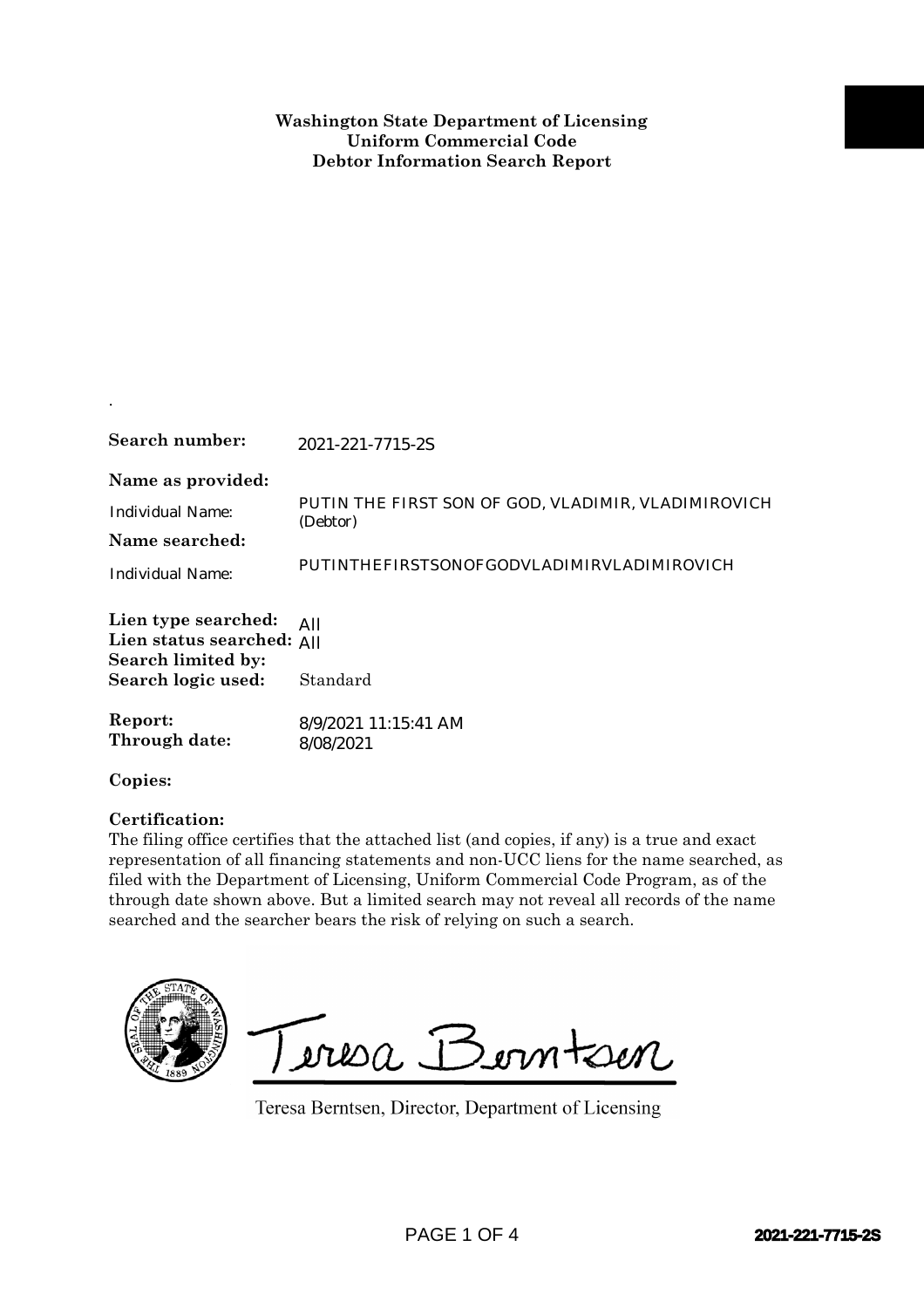1 of 1 Initial Financing Statement File Number: 2016-188-3158-5 Date and time filed: 7/6/2016 12:39:00 AM Lapse date: NONE (D) Windsor aka the first son of God, William, Arthur Philip Louis of the family  $c$ /o P0 Box 319<br>Beeechboro. 6063 Beeechboro, 6063 AU (D) Obama II (Soetoro) aka the first son of God, Barack, Hussein c/o PO Box 319 Beeechboro, 6063 AU (D) Vella aka the first son of God, Alessio, Emmanuel of the family  $c$ /o PO Box 319<br>Beeechboro. 6063 Beeechboro, 6063 AU (D) Turnbull aka the Antichrist, Malcolm, Bligh  $c$ /o P0 Box 319<br>Beeechboro. 6063 Beeechboro, 6063 AU (D) Parliament of Australia  $c$ /o PO Box 319<br>Beeechboro 6063 Beeechboro, 6063 AU (D) COMMONWEALTH OF AUSTRALIA | COMMONWEALTH PARLIAMENT - refer file number: 2015-292-9832-3 c/o PO Box 319 Beeechboro, 6063 AU (D) THE WORLD BANK | FEDERAL RESERVE BANK OF NEW YORK | INTERNATIONAL MONETARY FUND | BANK OF ENGLAND | VATICAN CITY | CENTRAL BANK OF IRAQ - REFER FILE NO: 2015-325-8015-6  $c$ /o PO Box 319<br>Beeechboro 6063 Beeechboro, 6063 AU (D) NATIONAL AUSTRALIA BANK | NATIONAL AUSTRALIA BANK, NEW YORK BRANCH - REFER FILE NO: 2015-304-3040-8 c/o PO Box 319 Beeechboro, 6063 AU (D) AUSTRALIAN TAXATION OFFICE | AUSTRALIAN TAXATION OFFICE SUPERANNUATION GROUP - REFER FILE NO: 2015-304-3044-6  $c$ /o PO Box 319 Beeechboro, 6063 AU (D) ANZ BANK - REFER FILE NO: 2015-304-3042-2 c/o PO Box 319 Beeechboro, 6063 AU (D) WESTPAC BANKING CORPORATION | WESTPAC BANKING CORPORATION, NEW YORK BRANCH - REFER FILE NO: 2015-285-8233-1 c/o PO Box 319 Beeechboro, 6063 AU (D) COMMONWEALTH BANK OF AUSTRALIA | COMMONWEALTH BANK OF AUSTRALIA. NEW YORK BRANCH - REFER FILE NO: 2015-301-1911-2  $c$ /o P0 Box 319<br>Beeechboro, 6063 Beeechboro, 6063 AU (D) CENTRAL BANK OF IRAQ | THE REPUBLIC OF IRAQ - REFER FILE NO: 2015-292-9829-3 c/o PO Box 319 Beeechboro, 6063 AU (D) UNITED NATIONS | UNITED NATIONS GIFT CENTER - REFER FILE NO: 2015-298-1279-6

\_\_\_\_\_\_\_\_\_\_\_\_\_\_\_\_\_\_\_\_\_\_\_\_\_\_\_\_\_\_\_\_\_\_\_\_\_\_\_\_\_\_\_\_\_\_\_\_\_\_\_\_\_\_\_\_\_\_\_\_\_\_\_\_\_\_\_\_\_\_\_\_\_\_\_\_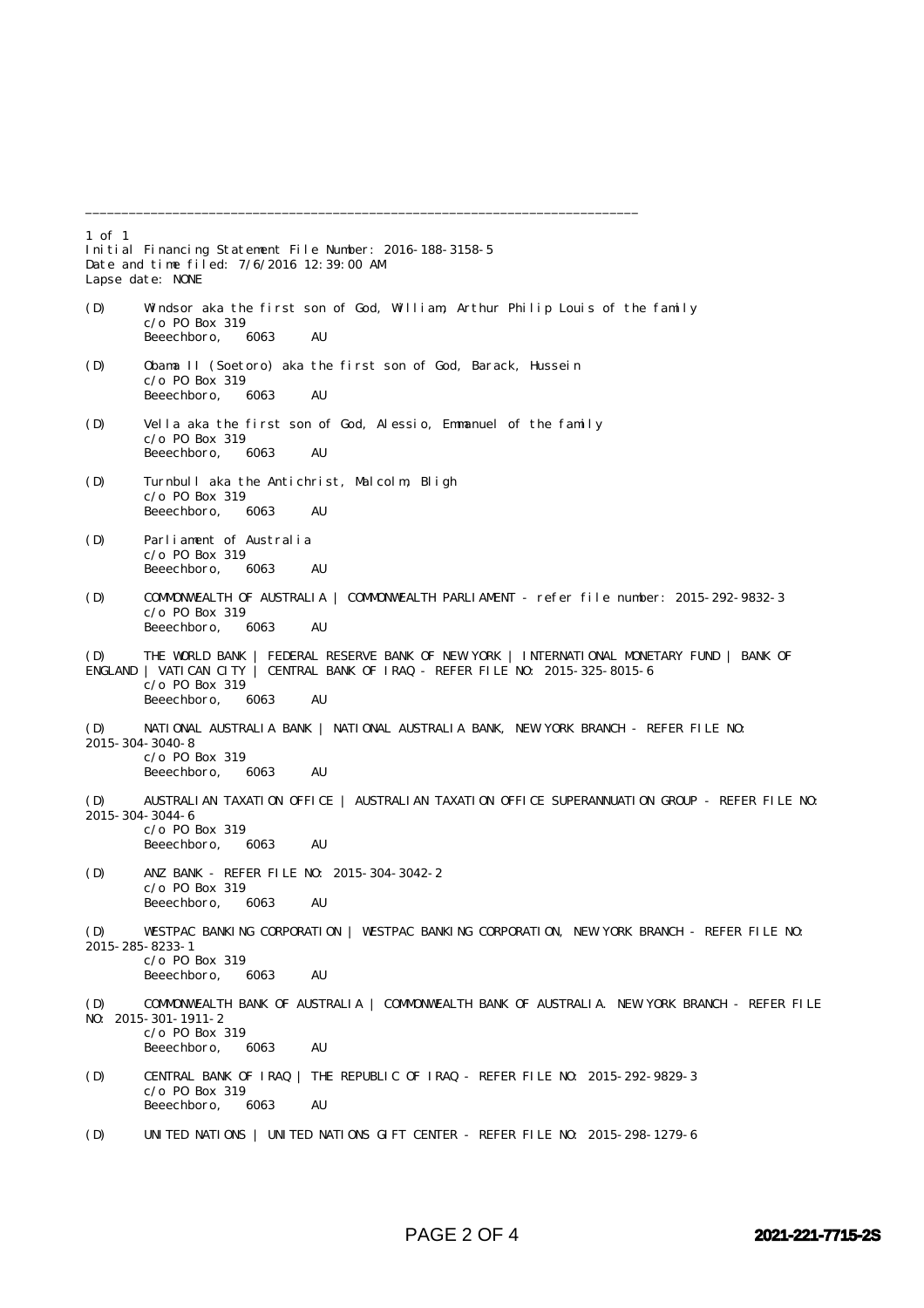|                           | $c$ /o P0 Box 319<br>Beeechboro,<br>6063<br>AU                                                                      |
|---------------------------|---------------------------------------------------------------------------------------------------------------------|
| (D)                       | LUNA SOCIETY - REFER FILE NO: 2015-288-8874-7<br>$c$ /o P0 Box 319<br>Beeechboro,<br>6063<br>AU                     |
| (D)                       | Trump aka the Antichrist, Donald, John<br>$c/o$ PO Box 319<br>Beeechboro,<br>6063<br>AU                             |
| (D)                       | United States Congress<br>$c/o$ PO Box 319<br>Beeechboro,<br>AU<br>6063                                             |
| (D)                       | Busch the first son of God, Dario,<br>$c$ /o P0 Box 319<br>Beeechboro,<br>AU<br>6063                                |
| (D)                       | Bush the first son of God, George, Walker<br>$c$ /o P0 Box 319<br>Beeechboro,<br>AU<br>6063                         |
| (D)                       | de Bono the first son of God, Edward,<br>$c/o$ PO Box 319<br>Beeechboro,<br>6063<br>AU                              |
| (D)                       | Putin the first son of God, Vladimir, Vladimirovich<br>$c/o$ PO Box 319<br>Beeechboro,<br>AU<br>6063                |
| (D)                       | Jinping the first son of God, Xi,<br>$c/o$ PO Box 319<br>AU<br>Beeechboro,<br>6063                                  |
| (D)                       | de Rothschild the first son of God, Sir Evelyn, Robert Adrian<br>$c/o$ PO Box 319<br>Beeechboro,<br>6063<br>AU      |
| (D)                       | Netanyahu the first son of God, Benjamin [Bibi],<br>$c$ /o P0 Box 319<br>Beeechboro,<br>6063<br>AU                  |
| (D)                       | Bergoglio the first son of God, Jorge [Pope Francis], Mario<br>$c/o$ PO Box 319<br>Beeechboro,<br>6063<br>AU        |
| (S)                       | Debono aka God Almighty, The Creator, Robert, Lewis of the family<br>$c/o$ PO Box 319<br>Beechboro,<br>AU<br>6063   |
| Hi story:                 | Type of Record<br>Date & Time Filed<br>File#<br>#PGS                                                                |
| .<br>Initial<br>Amendment | -----<br>7/6/2016 12:39:00 AM 2016-188-3158-5<br>1<br>$7/6/2016$ 3:09:00 AM<br>2016-188-3160-8<br>1<br>(Add debtor) |

Debtors

Camilleri the father of god almighty, Sion of the family